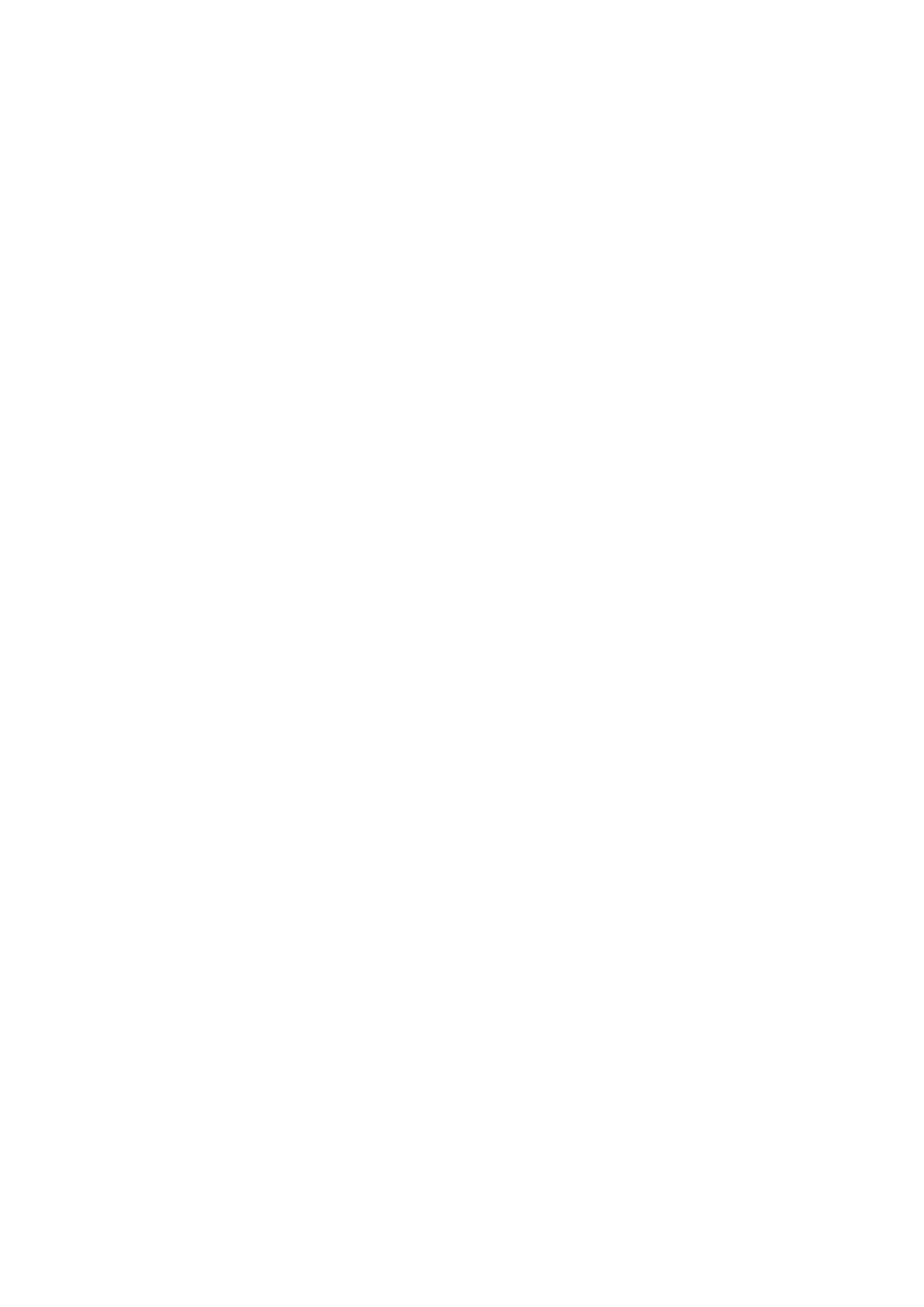## **Hannah Nelson**

| From:    | Edwards, Steven <steven.edwards@scottishpower.com></steven.edwards@scottishpower.com> |
|----------|---------------------------------------------------------------------------------------|
| Sent:    | 08 May 2014 19:04                                                                     |
| To:      | info@wrexham-power.com                                                                |
| Cc:      | Helen Lancaster                                                                       |
| Subject: | FW: EIA scoping request for Wrexham Energy Centre                                     |

Dear Sirs,

Please see below my response on behalf of SP Manweb plc regarding your proposed development. I would be pleased to discuss the proposals with you in relation to electricity connection aspects in due course.

Regards Steven

**From:** Edwards, Steven **Sent:** 08 May 2014 18:50 **To:** 'Helen.Lancaster@infrastructure.gsi.gov.uk' **Subject:** FW: EIA scoping request for Wrexham Energy Centre

Dear Helen,

Thank you for your note referring to the above proposal. I have now had a chance to respond to the consultation and have read the following section from the scoping report.

At this stage it has been identified that the distribution network could accommodate the connection of WEC through a series of network reinforcement works, including replacement of existing overhead lines, installation of new underground cables and replacement of conductors.

3.27 Following initial non‐statutory consultation it was evident that the electrical connection of the proposed CCGT power station was the element of the scheme which raised greatest concern with local residents. Consequently, the WEC's generating capacity has been reduced to remove the requirement for a new 400kV overhead power line.

3.28 The consenting strategy for this element of the project is being progressed separately, and is likely to be implemented using permitted development rights, or through planning permission granted by the Local Planning Authority under the TCPA.

3.29 WPL will assess the potential likely significant effects of the electrical connection as part of the cumulative assessment in the ES.

Being responsible for commenting on planning proposals for SP Manweb plc, which owns the electricity distribution network covering the proposed development, I would comment as follows:

Yes some initial discussions have taken place between the promoter and SP Manweb. The advice provided by SP Manweb has been that the proposed generation is at a level that would normally be connected into the National Grid transmission network.

An alternative means of connection could be to connect into the SP Manweb distribution network however contrary to what the promoter notes, this would require significant reinforcement of existing network. Given the very initial level of discussions, the likely design of any reinforcement is very uncertain at this stage. It should be noted that the design options for this connection could also include the construction of new 132kV multiple circuits (including new overhead lines) into existing SP Manweb network at Wrexham Grid, approximately directly 5km from the proposed